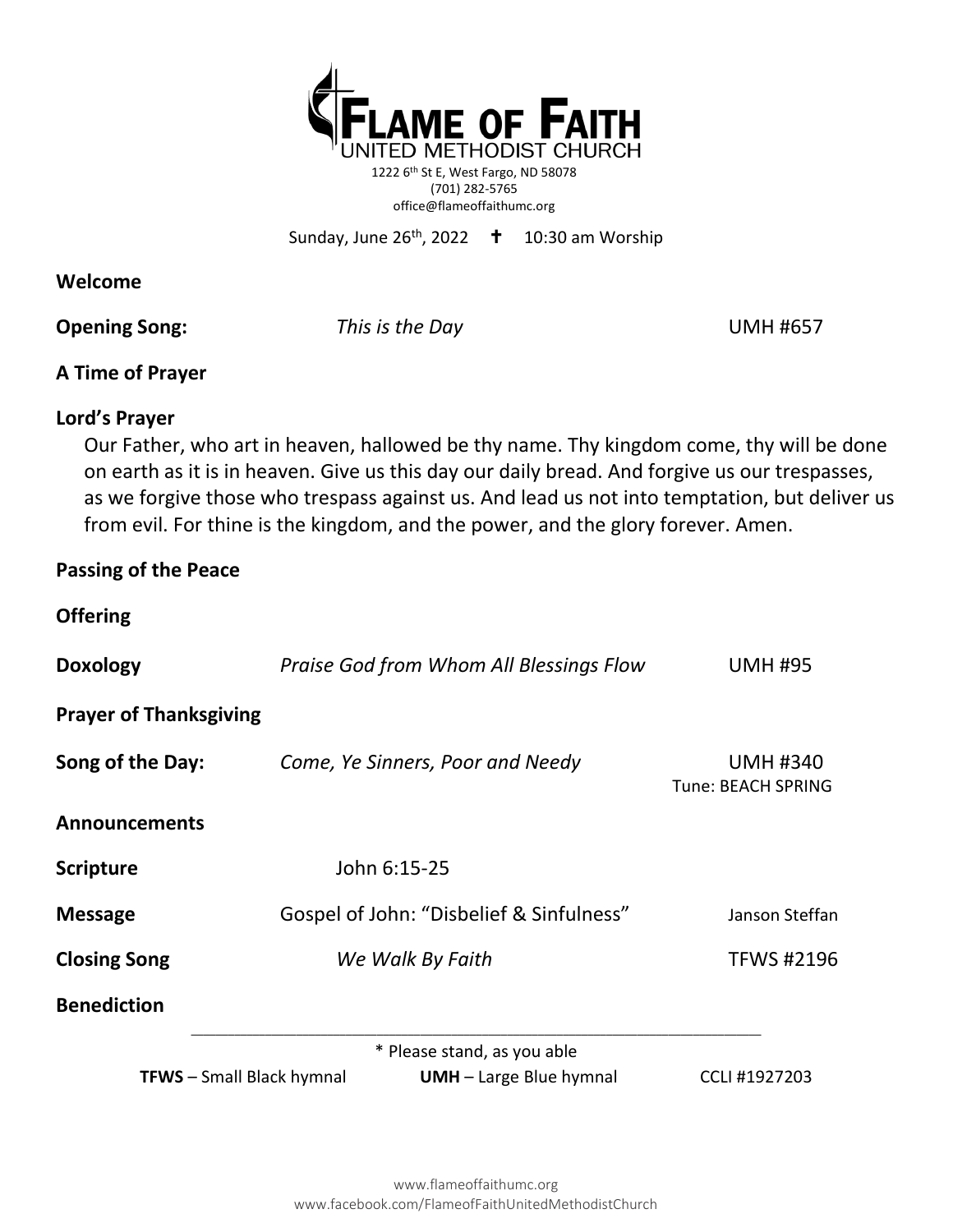# **This is the Day UMH #657**

This is the day This is the day That the Lord hath made That the Lord hath made

Let us rejoice Let us rejoice And be glad in it And be glad in it

This is the day That the Lord hath made Let us rejoice and be glad in it

This is the day This is the day That the Lord hath made

CCLI Song # 32754 (Les Garrett) © 1967, 1980 Universal Music - Brentwood Benson Publishing (Admin. by Brentwood-Benson Music Publishing, Inc.) For use solely with the SongSelect® Terms of Use. All rights reserved[. www.ccli.com](http://www.ccli.com/) CCLI License # 1927203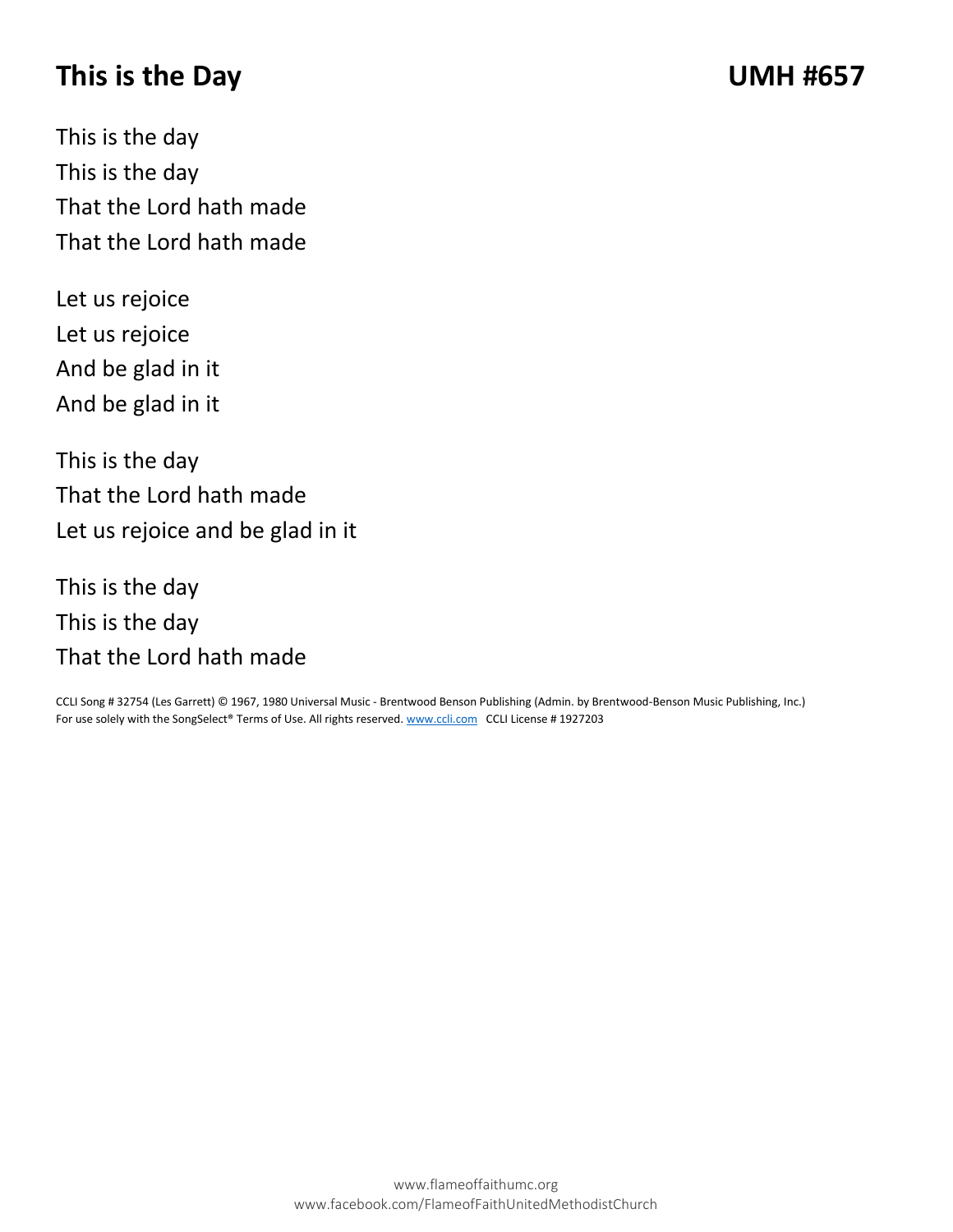# **Praise God from Whom All Blessings Flow UMH #95**

Praise God, from whom all blessings flow; Praise God, all creatures here below; Praise God above, ye heavenly host; praise Father, Son, and Holy Ghost. Amen.

CCLI Song # 56204. Public Domain. WORDS: Thomas Ken, 1674. MUSIC (OLD 100<sup>th</sup>, LM): Attr. to Louis Bourgeois, 1551. For use solely with the SongSelect® Terms of Use. All rights reserved[. www.ccli.com](http://www.ccli.com/) CCLI License # 1927203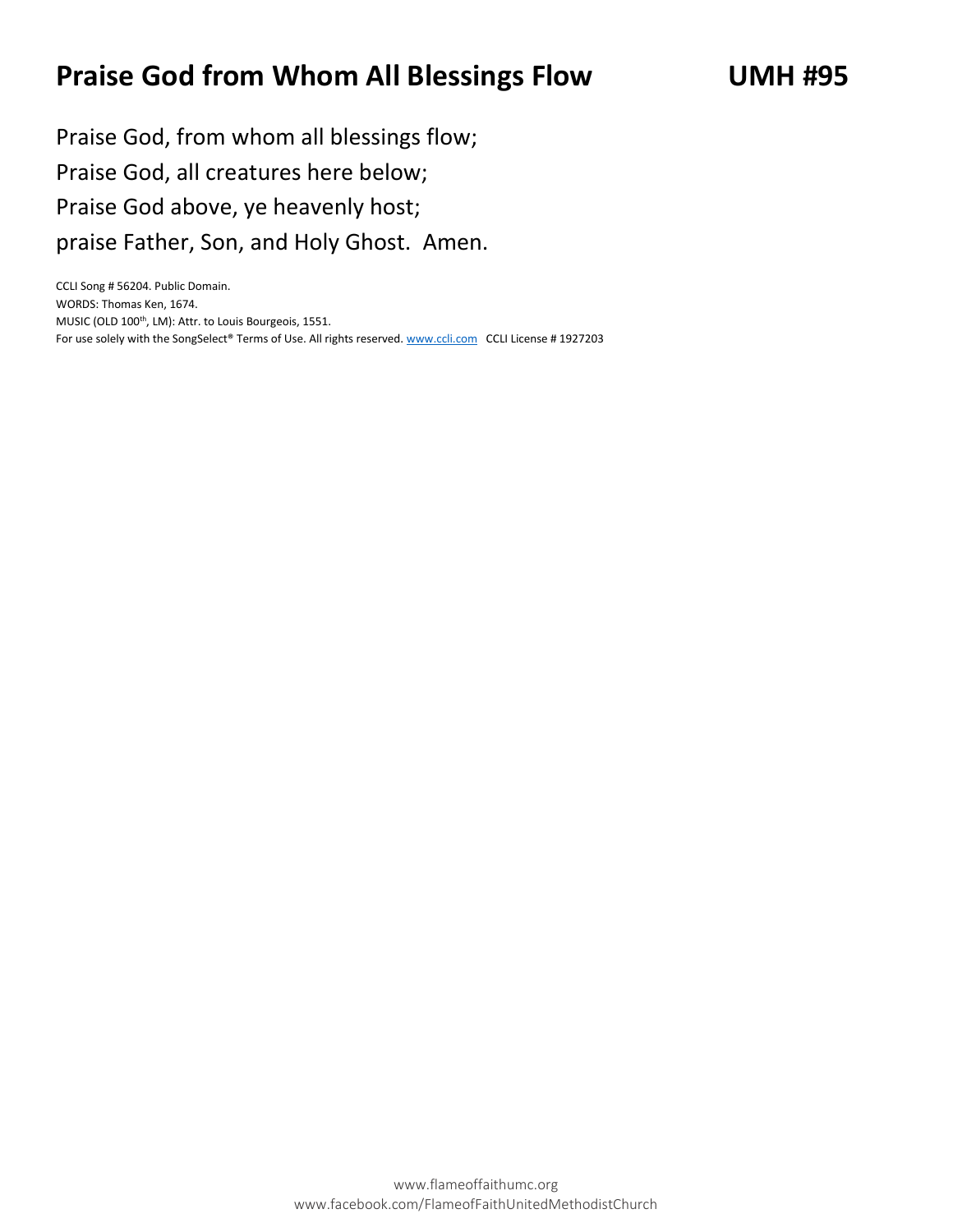# **Come, Ye Sinners, Poor and Needy UMH #340**

**1.** Come, ye sinners, poor and needy, weak and wounded, sick and sore; Jesus ready stands to save you, full of pity, love, and power.

### **Refrain:**

I will arise and go to Jesus; He'll embrace me with his arms; in the arms of my dear Savior, O there are ten thousand charms.

**2.** Come, ye thirsty, come, and welcome, God's free bounty glorify; true belief and true repentance every grace that brings you nigh. *(Refrain)*

**3.** Come, ye weary, heavy laden, lost and ruined by the fall; if you tarry till you're better, you will never come at all. *(Refrain)*

**4.** Let not conscience make you linger, nor of fitness fondly dream; all the fitness He requireth is to feel your need of him. *(Refrain)*

CCLI Song # 3188749

WORDS: Joseph Hart, 1759. Public Domain.

MUSIC (RESTORATION 87.87 with Refrain in F Minor): from *The Southern Harmony*, 1835; harm. by Charles H. Webb, 1987 Harm. © 1989 The United Methodist Publishing House (Admin. by Music Services, Inc.)

ALT MUSIC (BEACH SPRING 87.87 with Refrain in F Major): B. F. White, 1844; harm. by Ronald A. Nelson, 1978 Harm. © 1978 Lutheran Book of Worship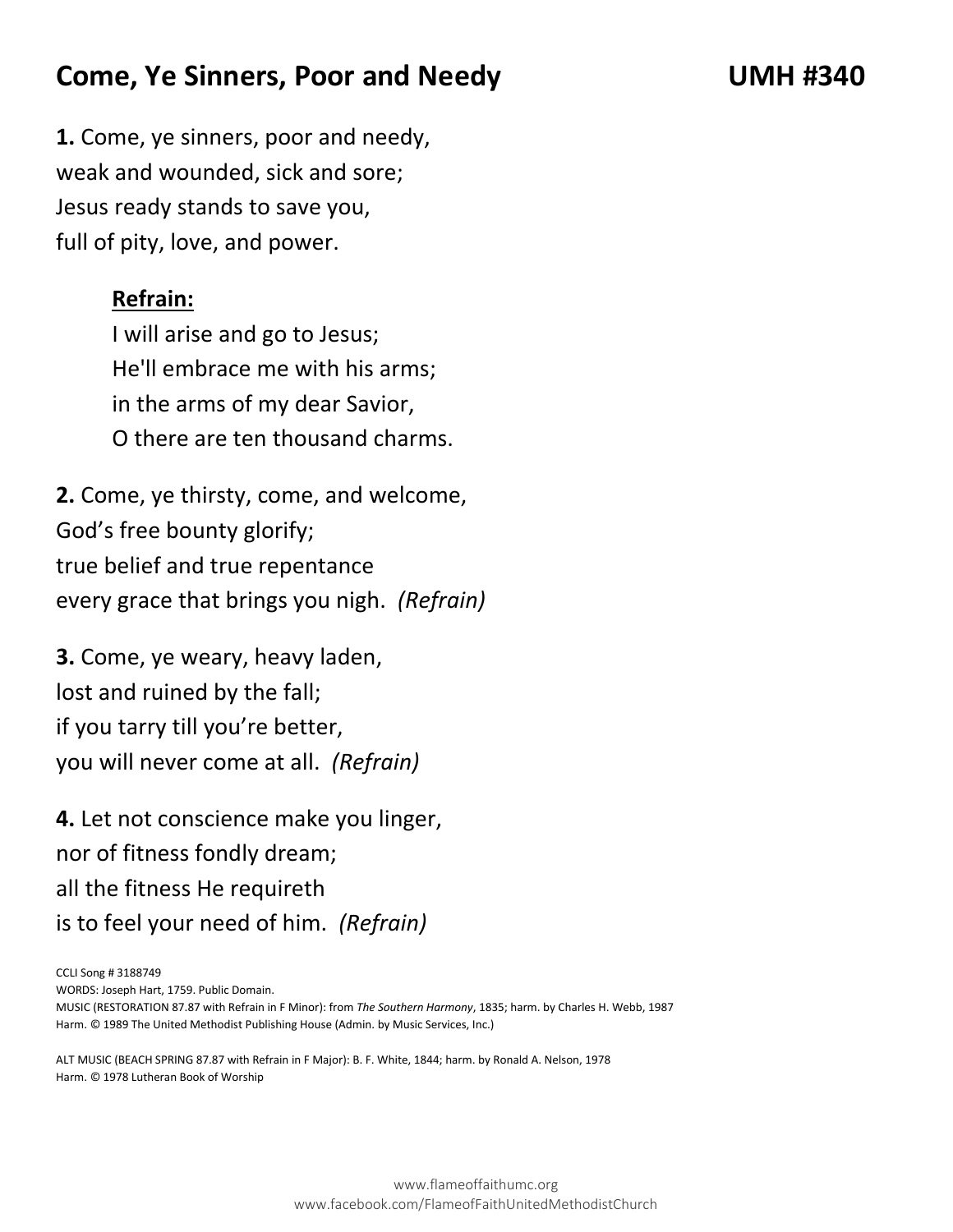### **John 6:15-25**

When Jesus realized that they were about to come and take him by force to make him king, he withdrew again to the mountain by himself.

When evening came, his disciples went down to the sea, got into a boat, and started across the sea to Capernaum. It was now dark, and Jesus had not yet come to them. The sea became rough because a strong wind was blowing. When they had rowed about three or four miles, they saw Jesus walking on the sea and coming near the boat, and they were terrified. But he said to them, "It is I; do not be afraid." Then they wanted to take him into the boat, and immediately the boat reached the land toward which they were going.

The next day the crowd that had stayed on the other side of the sea saw that there had been only one boat there. They also saw that Jesus had not gotten into the boat with his disciples but that his disciples had gone away alone. But some boats from Tiberias came near the place where they had eaten the bread after the Lord had given thanks. So when the crowd saw that neither Jesus nor his disciples were there, they themselves got into the boats and went to Capernaum looking for Jesus.

When they found him on the other side of the sea, they said to him, "Rabbi, when did you come here?"

New Revised Standard Version Bible, © 1989 the Division of Christian Education of the National Council of the Churches of Christ in the United States of America. Used by permission. All rights reserved.